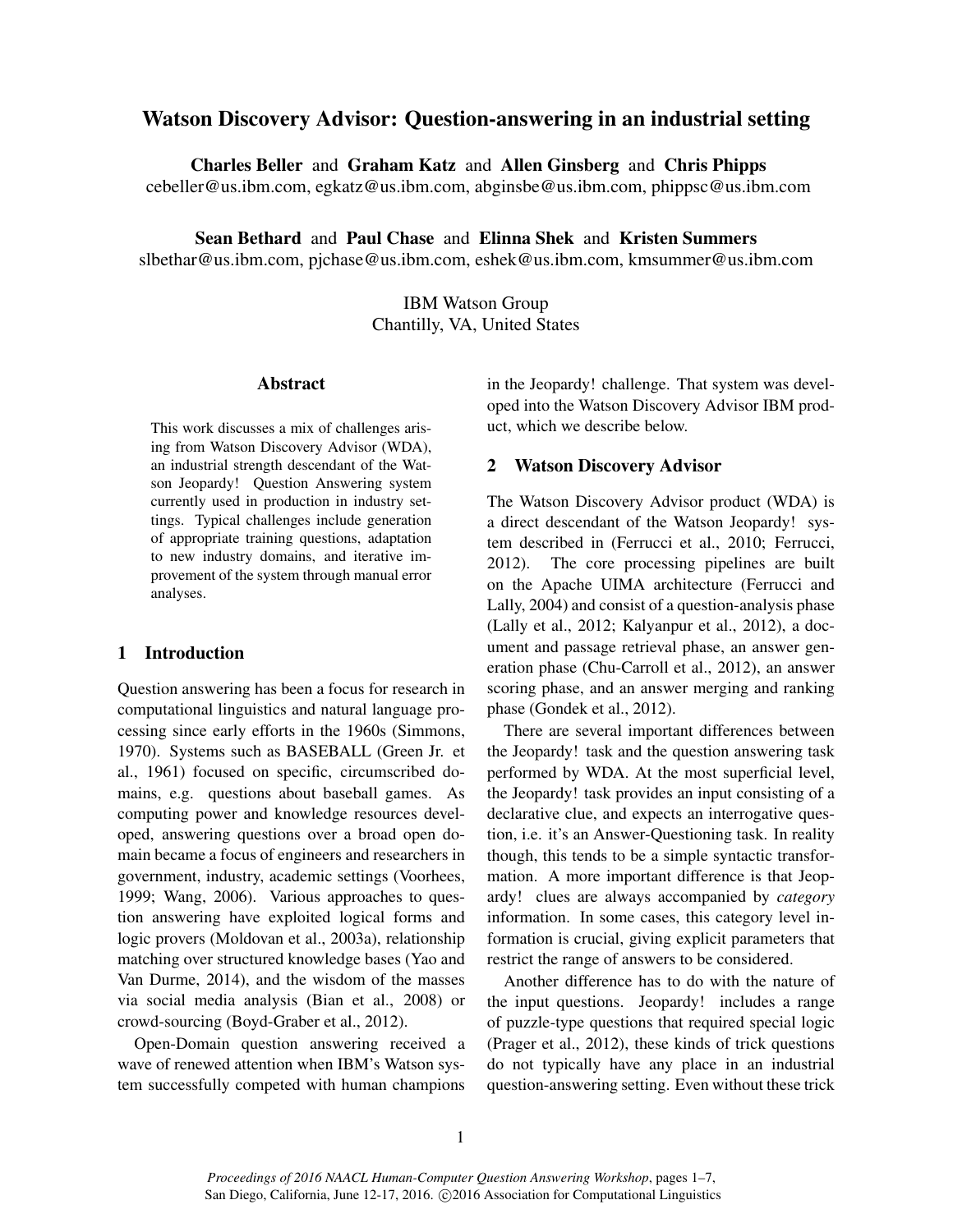questions, though, Jeopardy! questions do not look like the typical questions that users pose to WDA.

Consider an important element identified as part of question analysis, the *focus* of a question or clue. The focus is the element that, if replaced with a correct answer, will result in a true sentence. In Jeopardy! clues, the focus often contains considerably more information than a formulation of an equivalent question by a user. For example, where a Jeopardy! clue might read *This home of the Eiffel Tower is the capital of France*, a user might simply enter *What is the capital of France?*. Where the simple question can be answered only if a single fact is known, the Jeopardy! style clue provides two independent ways to answer, i.e. knowing the capital of France, or knowing the home of the Eiffel Tower. Such relative impoverishment of user questions as compared to Jeopardy! clues is typical.

# 3 System Tuning

When WDA is deployed to a new customer, its capabilities are tuned for that customer's particular use case and setting. The first step in tuning is to identify domain appropriate data that will be ingested into the knowledge base. In the case of a financial information discovery application, for example, financial news documents and shareholder reports might be identified. Once appropriate data has been identified and acquired, the main task is to train WDA's answer ranking models. Like the original Jeopardy! system, WDA uses a supervised ranking model that requires a large set of question-answer pairs.

The original Jeopardy! system was trained on past Jeopardy! questions and answers collected from the J! Archive.<sup>1</sup> In industrial applications the QA sets are instead tailored to reflect customer domain interests. Development of these question sets is discussed in Section 3.1. In tandem with developing QA sets, WDA is typically also fed terminology, jargon, and differences in word usage from the domains of interest. This can include significant detailed domain-specific knowledge; e.g., names for corporate entities and financial instruments.

#### 3.1 QA Training Data Development

For Watson Discovery Advisor, the bulk of training data is composed of sets of question-answer pairs (QA sets). These QA sets make up the labeled data used to train the system's ranking models. Each QA pair consists of a factoid question with a canonical answer and a set of variant forms for the answer. Variants might include nicknames, acronyms, or alternative spellings. The size of domain-specific QA sets ranges from several hundreds to many thousands. As with many supervised learning scenarios, more is typically better.

As WDA has matured through client engagements, QA sets have been developed for a wide variety of domains, providing a variety of hard-won lessons. The primary goal of Question Answer development is to exercise the feature space sufficiently in model training that WDA's answer ranking models recognize what makes a good factoid answer for a particular domain. The feature space is complex and includes feature scorers that are sensitive to a range of phenomena, from syntactic features of questions, relationships between questions and evidence passages, and orthographic details of answer candidates to connections between terms in evidence passages and internal ontologies or other knowledge resources. To best develop effective models, QA sets must consist of factoid questions with a variety of syntactic structures, based on specific domains and topics, and possessing unambiguous answers.

Ensuring this last condition is not a simple task. Most questions can have a range of possible answers, depending on what kind of information a person is looking for, and even identifying all variant names for a single entity is a challenge. For example, the question *Who won the World Cup?* seems like it should have a simple answer. However, there are several very different and equally plausible answers, depending on what the asker is looking for. Is the question asking about the FIFA world cup or an event from some other sport like cricket, rugby, or chess? Which year's world cup is being asked about? Is the question about the men's or the women's event? Is the question asking for the player who scored the winning goal, or the team?

In our experience, a good factoid question contains disambiguating information within it and has

<sup>1</sup>*www.j-archive.com*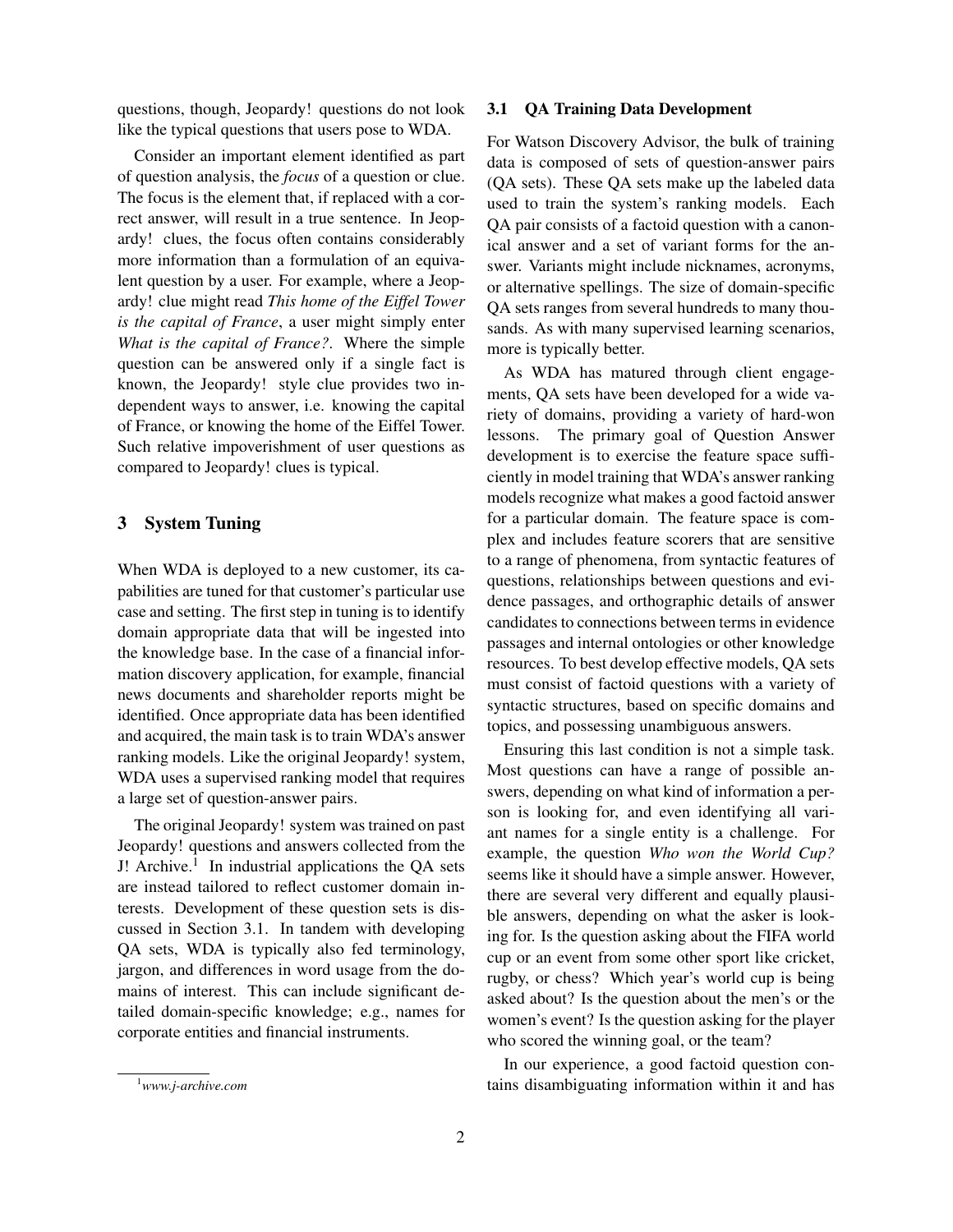a single, identifiable answer. There are some common mistakes people make when generating factoid questions. We list these below:

- ambiguous questions
- questions missing key references or context
- questions with confusing grammar or wording
- questions with incorrect or incomplete answers
- opinion questions
- non-English questions for an English system
- overly detailed questions
- question irrelevant to the desired domain
- trick questions
- complex question types

These break down into two broad types of (human) errors. At the top of the list are features that make a poor training question because they provide insufficient or insufficiently extractable information for a system to identify a single answer. Towards the bottom of the list are features that make a poor training question because they diverge too greatly from the typical inputs a user would provide. These classes are not mutually exclusive, features in the middle of the list are often combinations of the two.

Specifying answers is also difficult. Even unambiguous factoid questions can have multiple forms of a correct answer. For example, the simple factoid question *Which writer created the TV sitcom '30 Rock'?* has one unambiguous answer, but there are at least five common variants observed in documents: *Tina Fey*, *Elizabeth Stamatina Fey*, *Elizabeth Stamatina "Tina" Fey*, *Ms. Fey*, and *Fey*. Since it is not at all clear which of these should be taken to be the one objectively correct answer, and in general a variety of answers are accepted as correct by users and judges alike, variants must be listed to prevent WDA from learning to avoid generating answers that might well be taken to be correct.

Developing good domain-specific QA sets is one of the major challenges to adapting the WDA system to a new domain. Once QA sets are developed, the system can be trained and evaluated. At this point further progress can be driven by error analysis. The goal is to identify what questions the system still fails on, and more importantly: Why?

#### 3.2 Error Analysis

To tune the system and assess gaps in Watson's knowledge base, the system is evaluated on a heldout test set of QA pairs, which, after processing by the system, is subjected to detailed Error Analysis (Moldovan et al., 2003b; Tellex et al., 2003). Incorrectly answered questions are automatically assigned to several broad error classes, then manually categorized into more detailed sub-classes of error. The automatic deterministic classification of errors is done to bin the errors into the following classes:

- *No Search Hits:* Questions for which the generated search queries fail to retrieve any passage from the corpus that contains the correct answer to the question
- *Unextracted Answers:* Questions for which the retrieved passages contain correct answers, but none of these answers are generated as hypotheses
- *Imperfect Answers:* Questions for which one of the answers generated as a hypothesis partially matches the correct answers
- *Correct Answer 2-10:* Questions for which the correct answer is hypothesized, but ranked below the top answer
- *Correct Answer 11-100:* Questions for which the correct answer is hypothesized, but ranked well below the top answer

These initial bins are the starting point for the programmatic error analysis, as they tend to reflect the likely system component to which the error can be attributed. Broadly speaking the potential loci for error are the following system components:

- the *ingested corpora* might not contain a document that answers the question,
- the *search component* might fail to identify a responsive document passage,
- the *answer generators* might fail to hypothesize the correct or complete answer from a responsive passage,
- the *answer scorers* and *rankers* might fail to rank the correct answer highly.

Once the major error-contributing component is identified, attempts are made to articulate more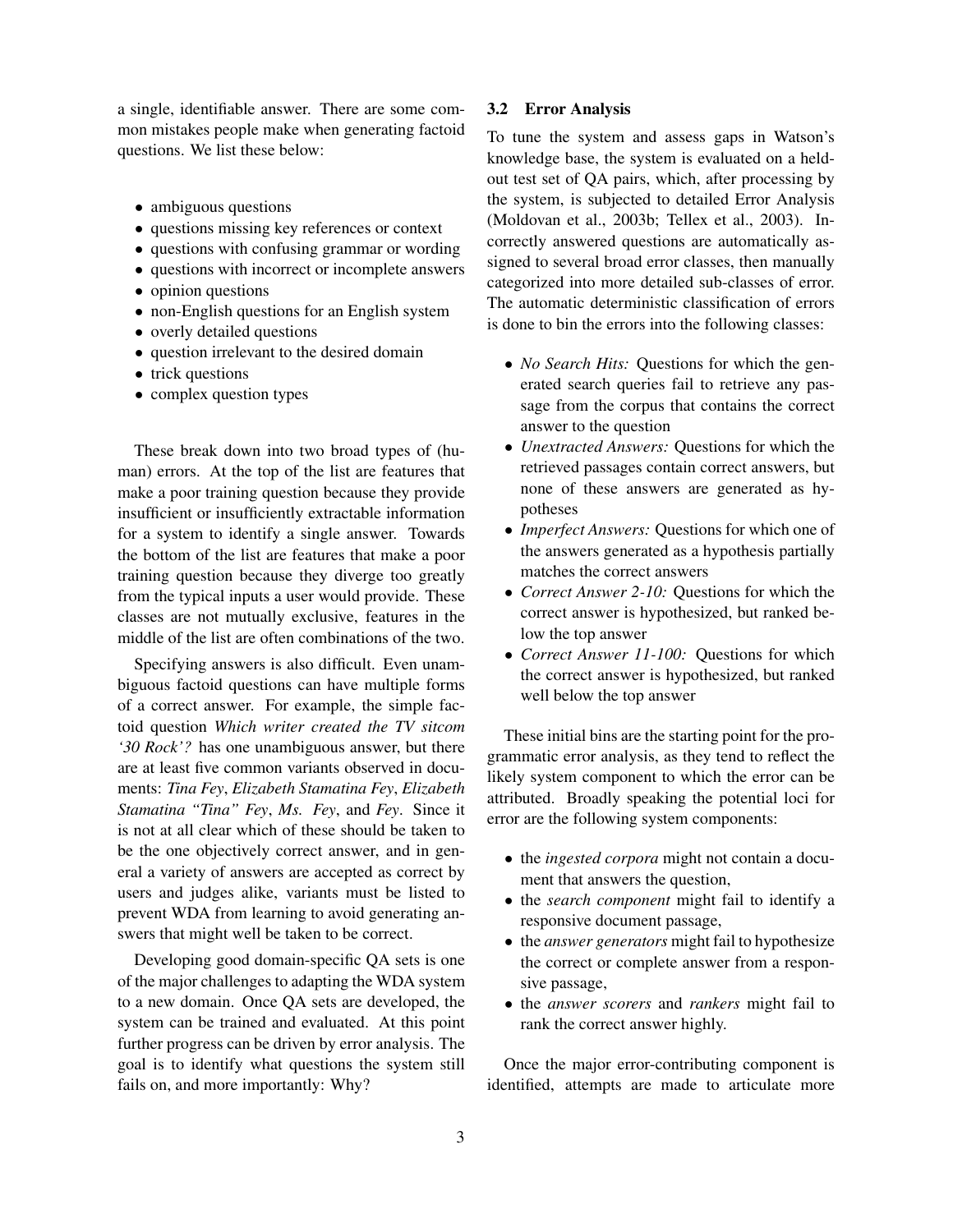clearly the exact source of error. For example, answer generation-related errors might arise in a number of different situations, such as incorrect tokenization or problems with anaphora resolution and coreference.

Further Considerations Error analysis for a question-answering system which is deployed to customer application is somewhat more nuanced in its evaluation than standard academic metrics such as accuracy would reveal. While returning a correct answer is important, and returning more correct answers is ideal, there are other considerations. Among these are the topical domains of specialization: In our setting, it is clearly more important to answer correct questions that are of vital importance to a customers core informational needs then it is to correctly answer trivia questions. Of additional importance is that questions which are answered incorrectly are at least answered reasonably. For example, to the question *How many people have been on the moon?* an answer of *Ten* instead of the correct *Twelve* is understandable by a client. It is the kind of error that anyone might make. An answer of *Three pounds* is not. Improving both targeted accuracy (accuracy on a question set relevant to customer concerns) and reasonableness are important goals for industrial applications.

### 4 Watson on Quiz Bowl

In recent work on Question Answering, data from the Quiz Bowl competitions has played a central role (Boyd-Graber et al., 2015; Iyyer et al., 2014). While the goal of the Watson Discovery Advisor is to address the information discovery concerns of realworld customers, the authors thought there might be some interest in seeing how well WDA played Quiz Bowl. Unfortunately, issues with the answer key make a quantitative evaluation impossible. Despite this, a qualitative evaluation showed some interesting results. In the this section we discuss the issues raised by this attempt.

### 4.1 WDA plays (limited) Quiz Bowl

A number of History-domain test items from the Iyyer, et al., set were put to an untrained and untuned WDA instance. WDA comes "out of the box" trained on domain general questions not unlike those of Quiz Bowl. We configured the knowledge base to consist primarily of Wikipedia data. While WDA provided answers to the complete data set, automatic evaluation was impossible due to issues with the answer key. On inspection it became clear that many of the answers generated by WDA which did not match the answer key were acceptable variants of the correct answer.<sup>2</sup> For example, the question *For 10 points (FTP), name this antitrust act passed in 1914, which augmented the Sherman antitrust act* was listed as having the answer *Clayton Antitrust Act*. WDA's top ranked answer was *Clayton Act*, which is clearly correct.

To provide an appropriate quantitative assessment of WDA's capabilities, we would need to manually identify all cases of incorrectly answered questions for which returned answer was an acceptable variant of the correct answer. Unfortunately this information is unavailable in the open data set. We do note some interesting differences: WDA returns surnames rather than full names for many historical figures (*Truman* for *Harry S Truman*). WDA prefers to avoid repeating nominals from the question in the answer, returning *Waitangi* for *Treaty of Waitangi*, in response to the query: *. . . name this* treaty *that formally put New Zealand under British rule and sparked the Maori Wars*. In addition there are numerous derivational, inflectional or orthographic variants that judges would likely deem acceptable, such as *St. Petersburg* for *Saint Petersburg* and *Vandal* for *Vandals*, and many others. Further, WDA finds cases of true alternates such as *Bonus Expeditionary Force* for *Bonus Army*. Finally, there are cases where the answer key is simply incorrect: For the clue *Ruling from 1556 to 1605, he also conquered Afghanistan and Baluchistan. FTP name this 16th century emperor, the greatest of the Mughals*, the answer key provides the incorrect *Shah Jahan*, while WDA finds the correct answer, *Emperor Akbar I*.

These issues make an overall quantitative evaluation of WDA on the Quiz Bowl data a challenge. There are, however, a number of cases in which WDA gets a clearly wrong answer. In the next section we discuss an example that illustrates one of the

<sup>&</sup>lt;sup>2</sup>Approaches that treat answers as labels in a question classification task (e.g. Iyyer, et al. 2014) avoid this issue. We return to QA as classification in section 4.3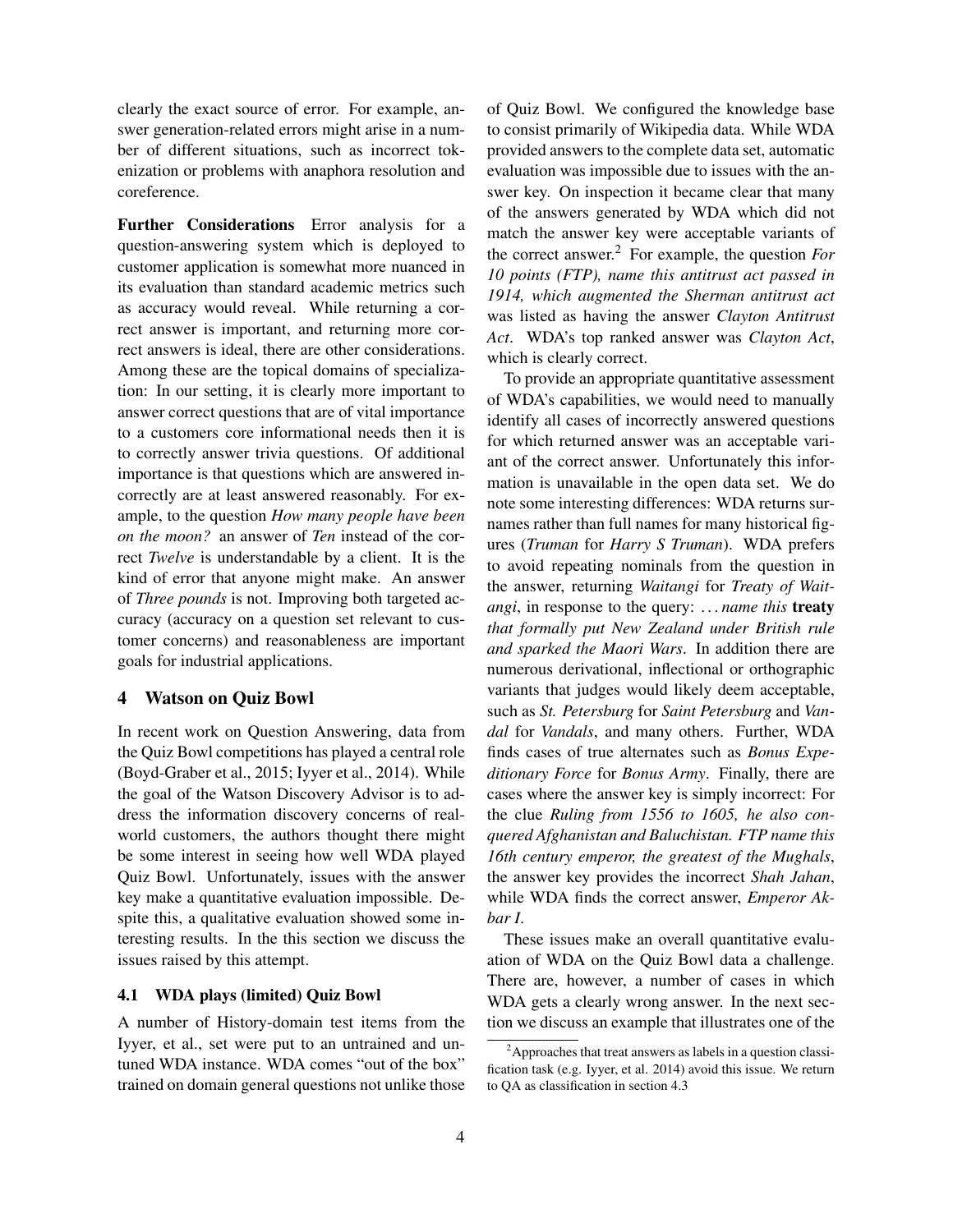difficulties WDA had with Quiz Bowl data.

#### 4.2 Analyzing a Quiz Bowl Example

For the question below the answer is the *War of 1812*.

During this war, Andrew Jackson defeated the Creek at the Battle of Horseshoe Bend. Tecumseh died during the Battle of the Thames in this war. The White House was burned by the British Army during this war. Francis Scott Key composed the "Star Spangled Banner" during this conflict. Impressment of U.S. sailors was a major cause of this war. FTP, what 19thcentury war between the U.S. and Britain was named for the year it began.

In our experiment with WDA *War of 1812* occurs at rank 7. The answers at rank 1 through 6 include the candidate answers *Baltimore*, *McHenry*, *Siege of Fort Erie*, etc. All of the candidates come from documents that are relevant to the question and most of the passages selected for candidate generation are highly responsive. What is clear, however, is that the (incorrect) candidates are not the "right type of thing" to be an answer to this question, i.e., they are not wars. One reason these non-war candidates are ranked above the correct answer, in this case, has to do with the identification of the question's *Lexical Answer Type* (LAT), the word or phrase in the question that indicates the type of thing that an answer to the question would be an instance of. WDA's ranking models promote answers which are appropriate to the LAT above those that are not. Since WDA fails to find the LAT for this question (*war*), the correct answer is not appropriately ranked.

One general complication with running WDA on Quiz Bowl questions is that they involve multiple sentences. This complicates the LAT identification task. The version of Watson designed for the Jeopardy! challenge assumed that the question clues would be a single sentence or a structured input of a single sentence clue and a short category label. Both the Watson Jeopardy! system and WDA are optimized for that use case. To deal with the Quiz Bowl questions, the question analysis mechanisms, namely the LAT identification models, would need to be retrained to handle multi-sentence input. We are confident that if this were done, questions like the above would be highly likely to be answered correctly by WDA.

To support this contention, we rephrased the initial multi-sentence clue into the single sentence question: *In which 19th-century war between the U.S. and Britain did Andrew Jackson defeat the Creek at the Battle of Horseshoe Bend?* Under this formulation WDA identifies the correct LAT (*war*) and gets the correct answer in 1st place with 52% confidence. The 2nd (and incorrect) answer, *Civil War* (confidence 23%) is notably also of the correct answer type. Answers 3-10 are not wars, but the system's confidence associated with those answers drops sharply from 7% to 1%.

### 4.3 Quiz Bowl as Classification

One of the factors making practical question answering so challenging is the sparseness of the data. The vast majority of answers required of a working system are unique and — insofar as the training data consists of the QA sets used to tune the ranking (and other) models — unseen in training. For example, in a set of 5045 simulated-user questions used by IBM Watson to train the WDA system, more than 65% of the answers are unique (they were answers to just one question in the data set). The distribution of answer frequencies follows the familiar Zipfian distribution, with many low frequency items and very few high frequency items (Zipf, 1949) — the ratio of questions to (unique) answers is about 1.8:1. While it appears that Quiz Bowl questions in general have a similar ratio of questions to answers, the Quiz Bowl dataset used as the basis for the experiments by Iyyer et al. (2014) does not. In that data set questions with low-frequency answers are removed. Overall for the the 20407 questions there are only 2370 different answers—a question to answer ratio of nearly 9 to 1. This quantitative difference underscores the qualitative differences between the open-domain question answering task that WDA typically addresses and the more coarse-grained question-labeling tasks described in (Iyyer et al., 2014), which in some ways is more of a classification task.

To explore text classification as a method of "question answering" we applied the IBM Bluemix deep-learning based Natural Language Classifier (*www.bluemix.net*) (Ma et al., 2015; Kurata et al.,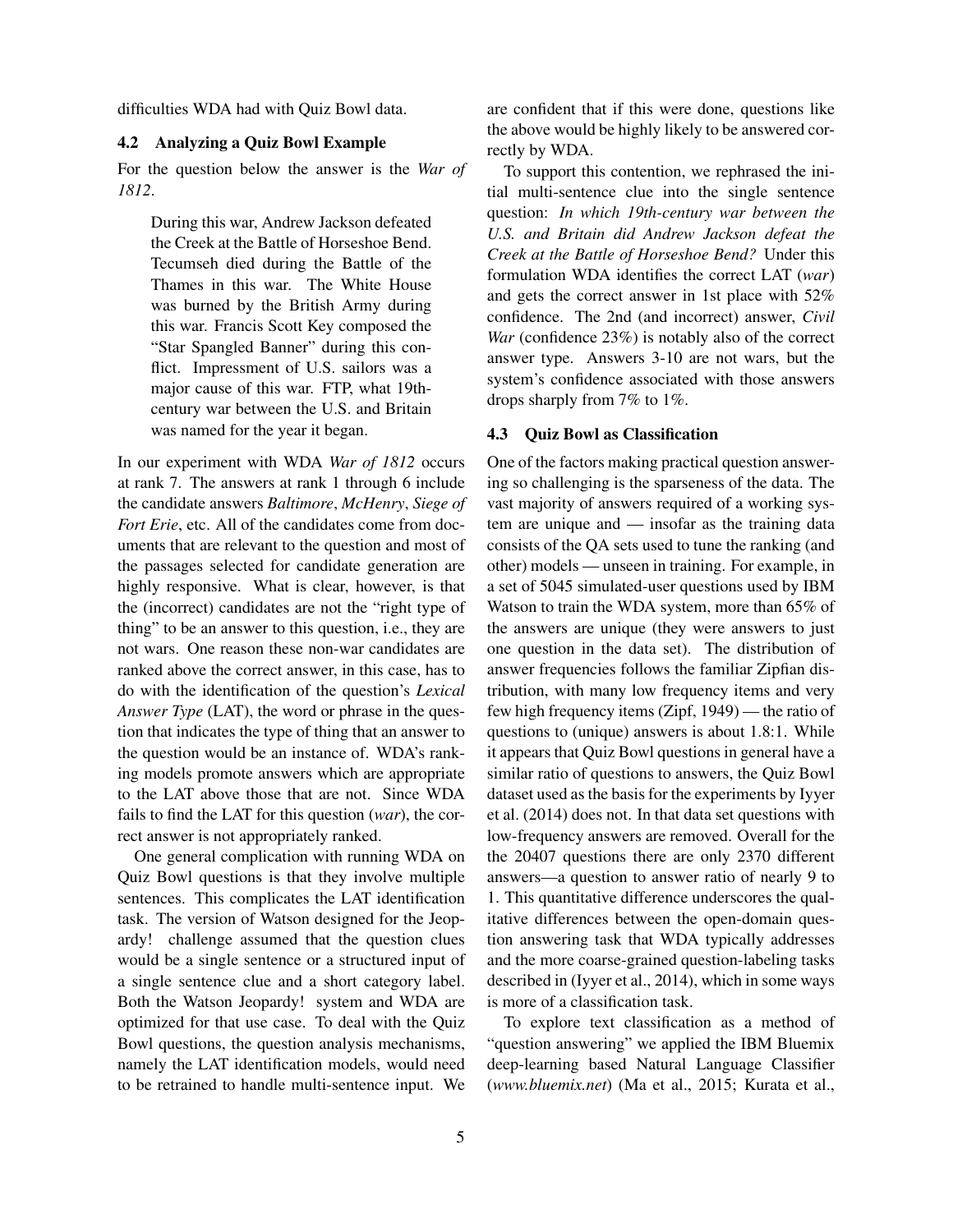|            |       | Iyyer et al. <b>IBM Bluemix</b> |
|------------|-------|---------------------------------|
| History    | 82.3% | 84.6%                           |
| Literature | 78.7% | $90.7\%$                        |

Table 1: Classifier accuracy on history and literature questions.

2016) to the data set.<sup>3</sup> We trained two different short-text classifiers with the NLC, one for Historythemed questions and one for Literature-themed questions. Each classifier was trained in a supervised manner to label the full-text of the clue (as input) with the answer string (as label). The History training set had 2708 items and 629 labels, the Literature training set had 4064 items and 812 labels. We applied the History-trained classifier to a held-out 455-item test set of History-themed questions and the Literature-trained classifier to a held-out 596 item test set of Literature-themed questions.<sup>4</sup> Table 1 reports the accuracy achieved by these classifiers along with the best results reported in (Iyyer et al., 2014) on the same data sets.

Such classification methods are, of course, limited in the ways that they can address the true question answering task — the task of answering a question with an answer not seen in the training data. As it happens, there were 26 items in the History test data set whose answer did not appear in the training set. The NLC classifier, as expected, failed to label these items correctly, and we suspect that none of the other classifier-based methods did either. We ran this small set of data through WDA, identifying acceptable answer variants by hand. WDA answered 20 of these 26 questions correctly, achieving an accuracy of 76% on this (admittedly small) data set.

#### 5 Discussion

Our test run of WDA on a portion of the Quiz Bowl question set raises some issues with regard to the differences of doing question-answering for real world clients and domains versus domains like Jeopardy! and Quiz Bowl. As discussed in Section 2, one of the key differences is the amount of information, essentially clues or hints, that a question provides. Experience has shown that the average question length in real-world engagements is very short compared to that of Quiz Bowl and Jeopardy! type questions. This has a direct effect on search-query generation for passage retrieval and all subsequent processing. Upon inspection, a small sample of queries generated from Quiz Bowl questions had an average of 69.2 simple query terms.<sup>5</sup> A comparable sample of queries generated from WDA training questions had an average of 8.6 simple query terms, about 1/8th as many.<sup>6</sup> For this reason, search results returned in a real-world system will tend to cover a broader set of topics than in the more constrained search engendered by the Quiz Bowl setting. The richness of the Quiz Bowl clues makes finding relevant documents a much easier task than it is in the world of industrial question answering. One potentially valuable avenue for research involves robustly expanding sparse queries to generate better search results.

### 6 Conclusion

Using an open domain question answering system in a production setting offers a number of challenges distinct from those encountered in research and game-playing settings. We have discussed techniques and strategies for adapting and improving a Watson Discovery Advisor question answering system to improve performance in any particular production environment. Additionally we provided an outline of our Error Analysis process on cases in which WDA was applied to Quiz Bowl data and demonstrated the effectiveness of the IBM Natural Language Classifier on this data. Furthermore, we were able to show how effectively WDA performed on cases in which classifier-based methods failed.

### Acknowledgments

The authors would like to thank Will Dubyak and Dick Darden for their invaluable technical guidance and mentorship, and we thank Brian Keith for his leadership and vision. We also thank Bowen Zhou for the robust Natural Language Classifier service that we used in the Quiz Bowl experiments.

<sup>&</sup>lt;sup>3</sup>For this method, the issues with the answer key raised above are, with the exception of the actual errors, irrelevant, since the answer key is normalized.

<sup>4</sup> For line-length reasons a small number of test and training items had to be excluded from this experiment.

<sup>&</sup>lt;sup>5</sup>In this context, simple query terms encompass both atomic terms and alternations (logical OR).

 $6$ N=5 for both samples. Max: 83 min: 52 for Quiz Bowl, max: 12, min: 7 for WDA